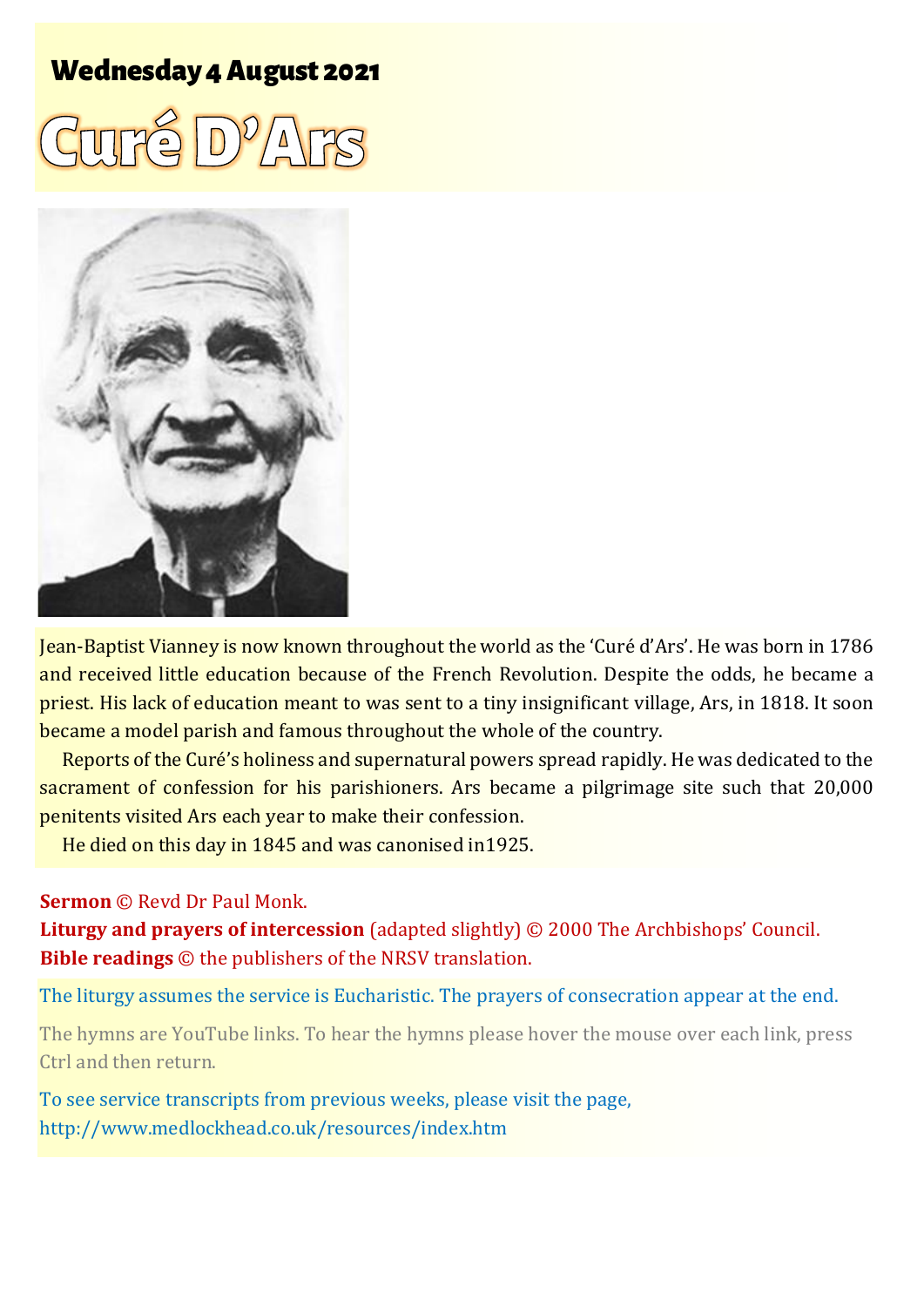# **Introduction and welcome**

HYMN 1 **[I heard the voice of Jesus say](https://www.youtube.com/watch?v=XUVCpF8-VuE)** (please click on this link to hear the hymn)

# **The Welcome**

In the name of the Father, and of the Son, and of the Holy Spirit

All **Amen.**

The Lord be with you

All **And also with you.**

# **The Preparation**

All **Almighty God,**

**to whom all hearts are open, all desires known, and from whom no secrets are hidden: cleanse the thoughts of our hearts by the inspiration of your Holy Spirit, that we may perfectly love you, and worthily magnify your holy name; through Christ our Lord. Amen.**

Our Lord Jesus Christ said: The first commandment is this: 'Hear, O Israel, the Lord our God is the only Lord. You shall love the Lord your God with all your heart, with all your soul, with all your mind, and with all your strength.'

And the second is this: 'Love your neighbour as yourself.' There is no other commandment greater than these. On these two commandments hang all the law and the prophets. All **Amen. Lord, have mercy.**

The Spirit of the Lord fills the world and knows our every word and deed. Let us then open ourselves to the Lord and confess our sins in penitence and faith.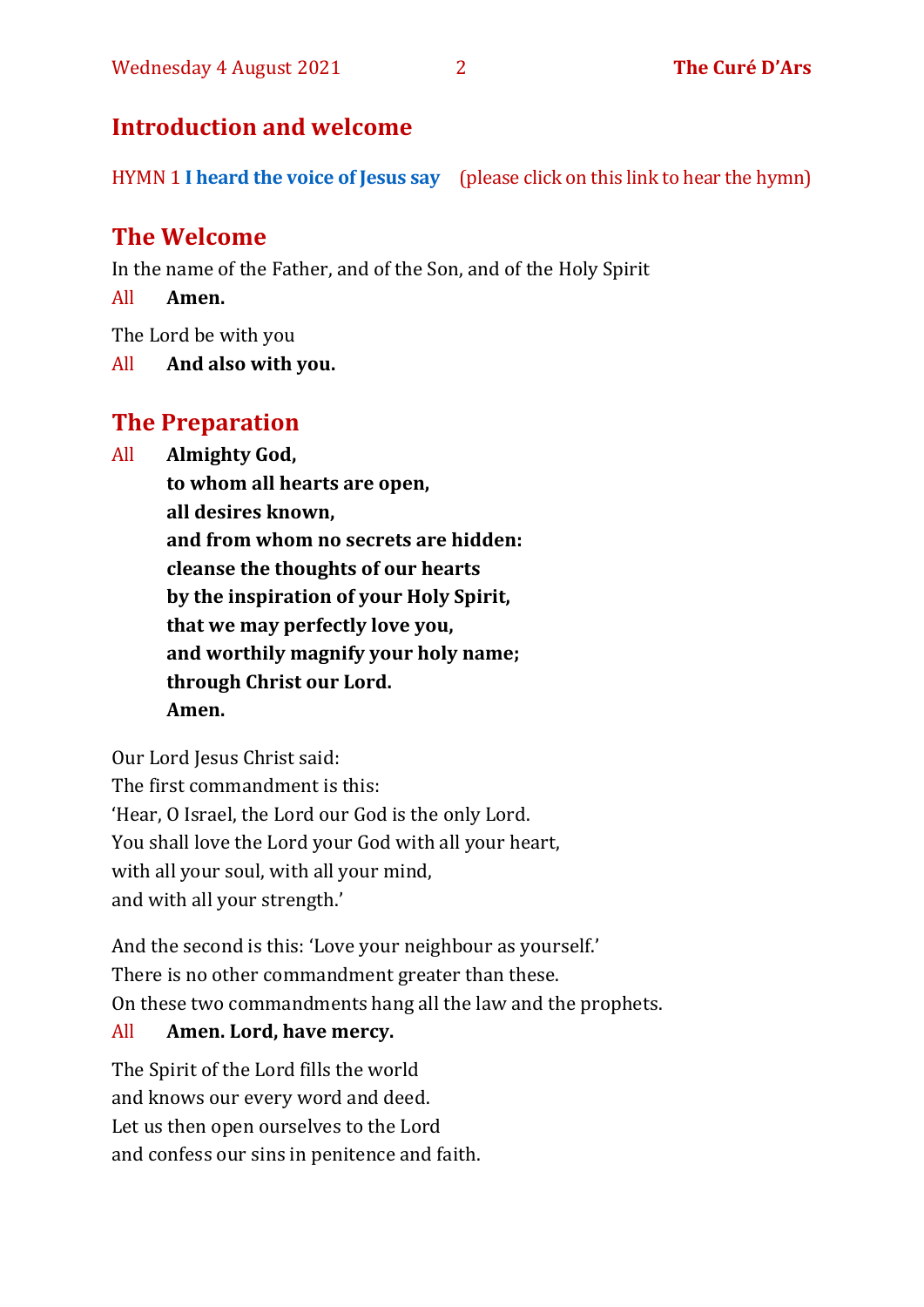All **Almighty God, our heavenly Father, we have sinned against you and against our neighbour in thought and word and deed, through negligence, through weakness, through our own deliberate fault. We are truly sorry and repent of all our sins. For the sake of your Son Jesus Christ, who died for us, forgive us all that is past and grant that we may serve you in newness of life to the glory of your name. Amen.**

Almighty God,

who forgives all who truly repent, have mercy upon you, pardon and deliver you from all your sins, confirm and strengthen you in all goodness, and keep you in life eternal; through Jesus Christ our Lord. All **Amen.**

# **The Gloria**

This Gloria is sung to the tune of 'Cwm Rhondda'. Click **[here](https://www.youtube.com/watch?v=l71MLQ22dIk)** for the tune.

All **Glory be to God in Heaven, Songs of joy and peace we bring, Thankful hearts and voices raising, To creation's Lord we sing. Lord we thank you, Lord we praise you, Glory be to God our King: Glory be to God our King. Lamb of God, who on our shoulders, Bore the load of this world's sin; Only Son of God the Father, You have brought us peace within. Lord, have mercy, Christ have mercy,**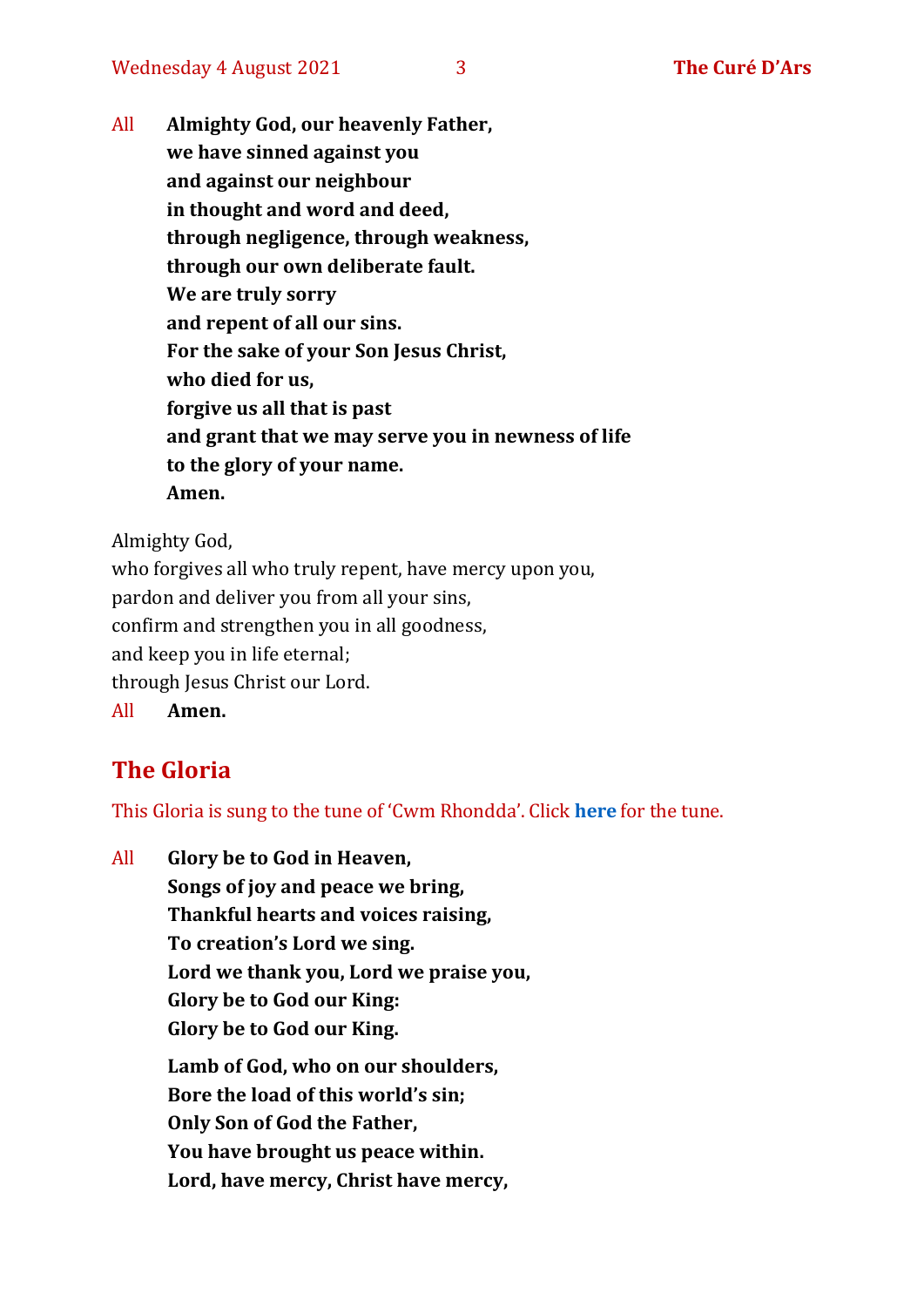**Now your glorious reign begin: Now your glorious reign begin.**

**You O Son of God are Holy, You we praise with one accord. None in heav'n or earth is like you, Only you are Christ the Lord. With the Father and the Spirit, Ever worshipped and adored: Ever worshipped and adored.**

# **The Collect for Jean-Baptist Viannay, the Curé D'Ars**

Father of mercy, who made Jean-Baptist Vianney outstanding in his zeal and concern for your people: may we, following his example, care for our brothers and sisters and bring them to know the love of Christ; through the same Jesus Christ your Son our Lord, who is alive and reigns with you in the unity of the Holy Spirit, one God, now and for ever. All **Amen.**

### **First reading**

A reading from the book of Proverbs

The Lord said to Moses, 'Send men to spy out the land of Canaan, which I am giving to the Israelites; from each of their ancestral tribes you shall send a man, every one a leader among them.'

At the end of forty days they returned from spying out the land. And they came to Moses and Aaron and to all the congregation of the Israelites in the wilderness of Paran, at Kadesh; they brought back word to them and to all the congregation, and showed them the fruit of the land. And they told him, 'We came to the land to which you sent us; it flows with milk and honey, and this is its fruit. Yet the people who live in the land are strong, and the towns are fortified and very large; and besides, we saw the descendants of Anak there. The Amalekites live in the land of the Negeb; the Hittites, the Jebusites, and the Amorites live in the hill country; and the Canaanites live by the sea, and along the Jordan.'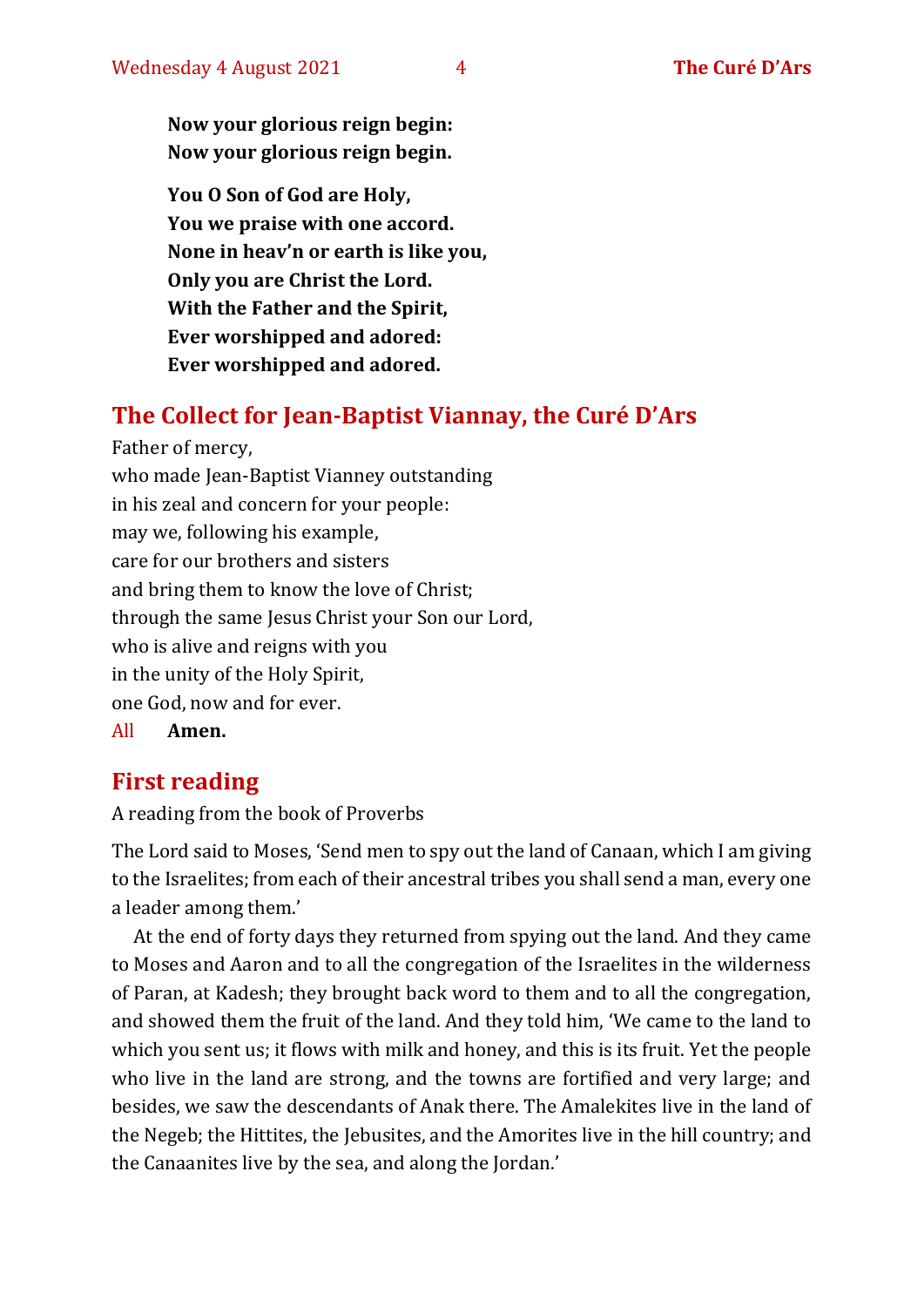But Caleb quieted the people before Moses, and said, 'Let us go up at once and occupy it, for we are well able to overcome it.' Then the men who had gone up with him said, 'We are not able to go up against this people, for they are stronger than we are.' So they brought to the Israelites an unfavourable report of the land that they had spied out, saying, 'The land that we have gone through as spies is a land that devours its inhabitants; and all the people that we saw in it are of great size. There we saw the Nephilim (the Anakites come from the Nephilim); and to ourselves we seemed like grasshoppers, and so we seemed to them.' Then all the congregation raised a loud cry, and the people wept that night.

And the Lord spoke to Moses and to Aaron, saying, 'How long shall this wicked congregation complain against me? I have heard the complaints of the Israelites, which they complain against me. Say to them, "As I live", says the Lord, "I will do to you the very things I heard you say: your dead bodies shall fall in this very wilderness; and of all your number, included in the census, from twenty years old and upwards, who have complained against me, not one of you shall come into the land in which I swore to settle you, except Caleb son of Jephunneh and Joshua son of Nun.But your little ones, who you said would become booty, I will bring in, and they shall know the land that you have despised. But as for you, your dead bodies shall fall in this wilderness. And your children shall be shepherds in the wilderness for forty years, and shall suffer for your faithlessness, until the last of your dead bodies lies in the wilderness. According to the number of the days in which you spied out the land, forty days, for every day a year, you shall bear your iniquity, forty years, and you shall know my displeasure." I the Lord have spoken; surely I will do thus to all this wicked congregation gathered together against me: in this wilderness they shall come to a full end, and there they shall die.'

*Numbers 13:1–2, 25—14:1, 26–35*

This is the Word of the Lord All **Thanks be to God.**

#### **Second reading**

#### A reading from the Acts of the Apostles

When the day of Pentecost had come, they were all together in one place. Suddenly from heaven there came a sound like the rush of a violent wind, and it filled the entire house where they were sitting. Divided tongues, as of fire, appeared among them, and a tongue rested on each of them. All of them were filled with the Holy Spirit and began to speak in other languages, as the Spirit gave them ability.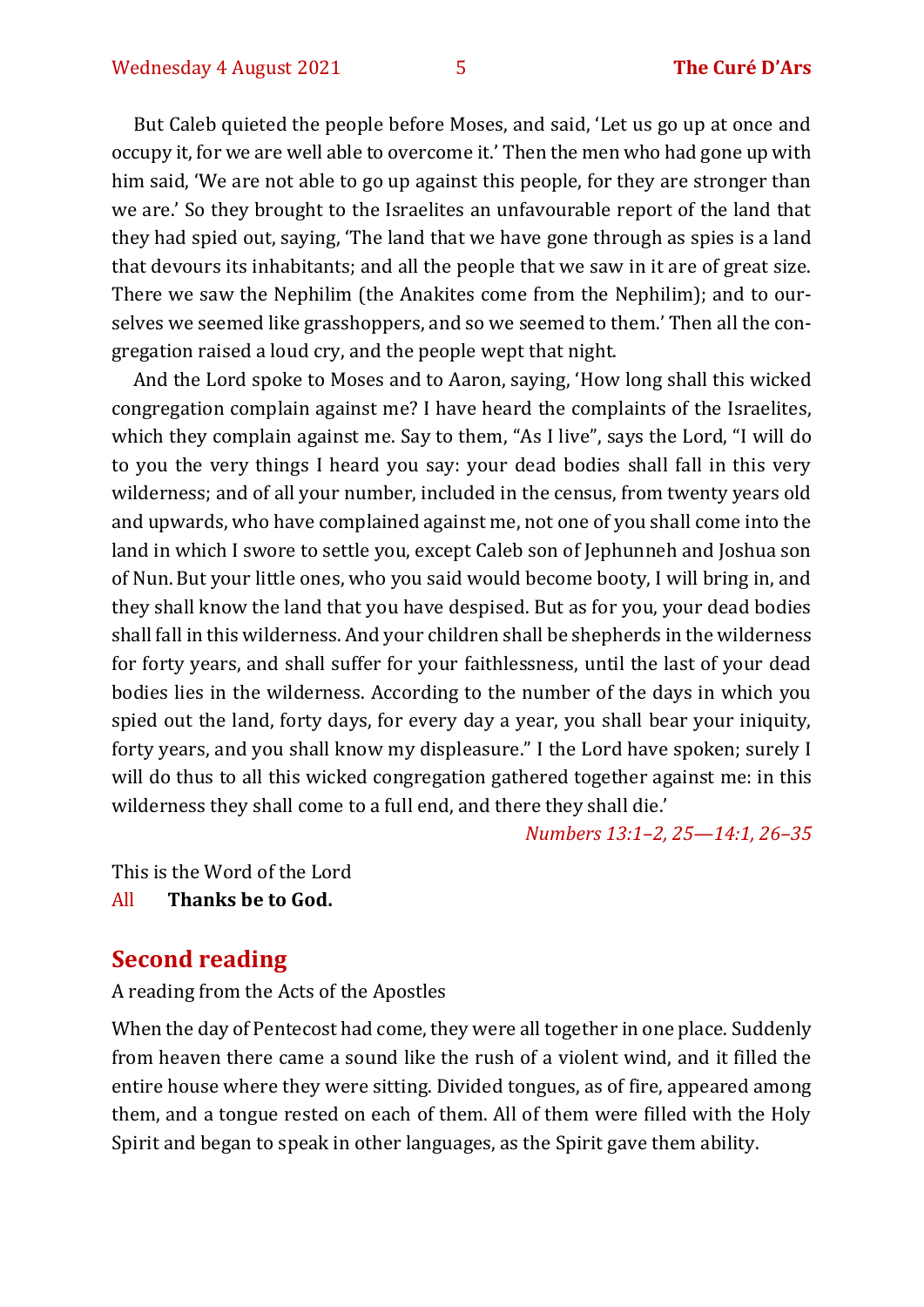Now there were devout Jews from every nation under heaven living in Jerusalem. And at this sound the crowd gathered and was bewildered, because each one heard them speaking in the native language of each. Amazed and astonished, they asked, 'Are not all these who are speaking Galileans? And how is it that we hear, each of us, in our own native language? Parthians, Medes, Elamites, and residents of Mesopotamia, Judea and Cappadocia, Pontus and Asia, Phrygia and Pamphylia, Egypt and the parts of Libya belonging to Cyrene, and visitors from Rome, both Jews and proselytes, Cretans and Arabs—in our own languages we hear them speaking about God's deeds of power.' All were amazed and perplexed, saying to one another, 'What does this mean?' But others sneered and said, 'They are filled with new wine.'

But Peter, standing with the eleven, raised his voice and addressed them: 'Men of Judea and all who live in Jerusalem, let this be known to you, and listen to what I say. Indeed, these are not drunk, as you suppose, for it is only nine o'clock in the morning. No, this is what was spoken through the prophet Joel:

'In the last days it will be, God declares, that I will pour out my Spirit upon all flesh, and your sons and your daughters shall prophesy, and your young men shall see visions, and your old men shall dream dreams. Even upon my slaves, both men and women, in those days I will pour out my Spirit; and they shall prophesy. And I will show portents in the heaven above and signs on the earth below, blood, and fire, and smoky mist. The sun shall be turned to darkness and the moon to blood, before the coming of the Lord's great and glorious day. Then everyone who calls on the name of the Lord shall be saved.' *Acts 2:1–21*

This is the Word of the Lord

All **Thanks be to God.**

HYMN 2 **[Kyrie eleison](https://www.youtube.com/watch?v=mAZC4oe9VM0)** (please click on this link to hear the hymn)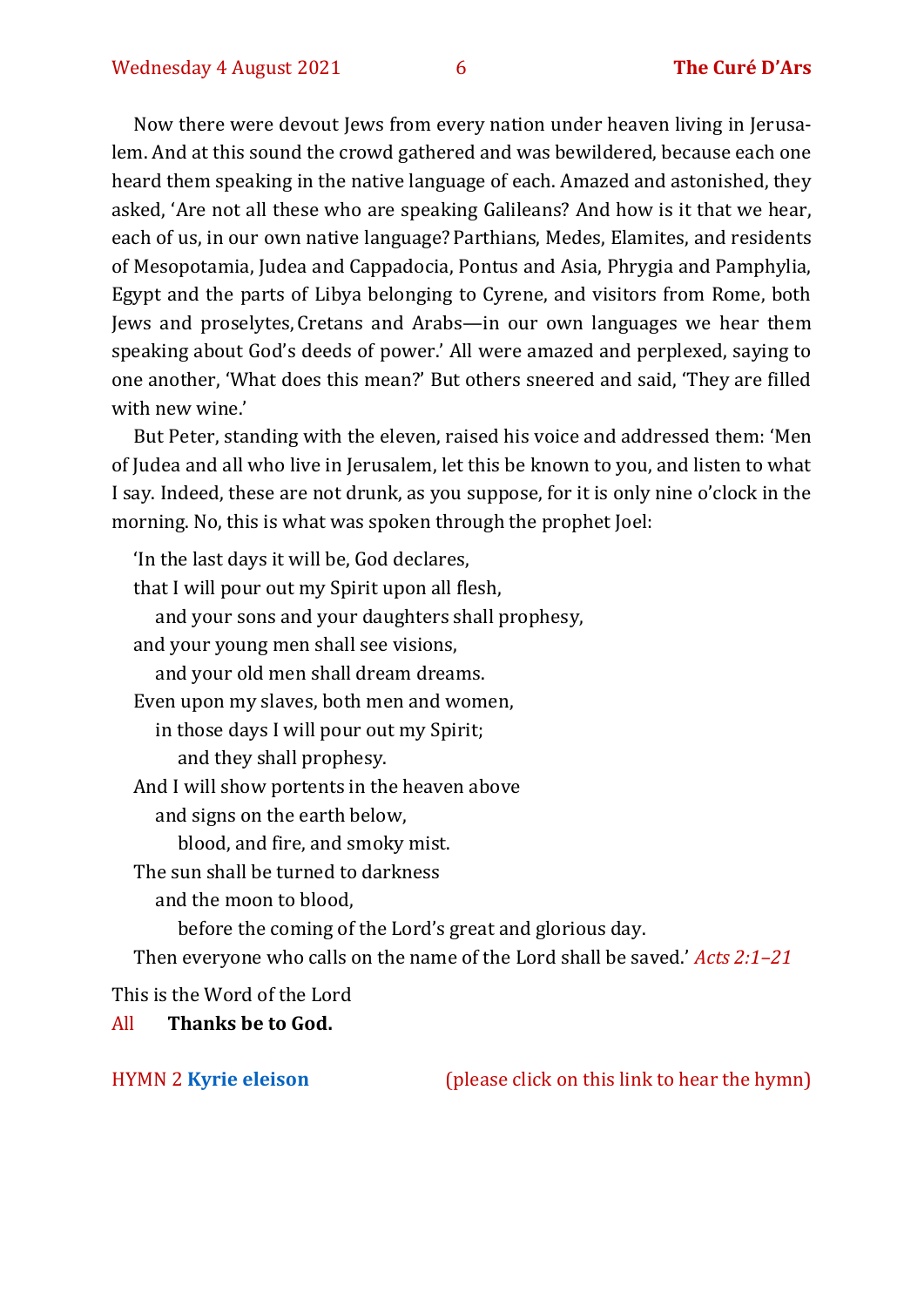#### **Gospel reading**

Hear the Gospel of our Lord Jesus Christ according to Luke

#### All **Glory to you O Lord.**

Jesus went to the district of Tyre and Sidon. A Canaanite woman from that region came out and started shouting, 'Have mercy on me, Lord, Son of David; my daughter is tormented by a demon.' But he did not answer her at all. And his disciples came and urged him, saying, 'Send her away, for she keeps shouting after us.' He answered, 'I was sent only to the lost sheep of the house of Israel.' But she came and knelt before him, saying, 'Lord, help me.' He answered, 'It is not fair to take the children's food and throw it to the dogs.' She said, 'Yes, Lord, yet even the dogs eat the crumbs that fall from their masters' table.' Then Jesus answered her, 'Woman, great is your faith! Let it be done for you as you wish.' And her daughter was healed instantly. *Matthew 15:21–28*

This is the Gospel of the Lord

All **Praise to you O Christ.** 

#### **Sermon**

The lectionary chose these three passages for today, Wednesday 4 August, rather than specifically for Jean Viannay, the Curé D'Ars. But they seem to define his life and ministry. They will also help us to become more like him.

Jean-Baptist was famous for his work in the confessional. The work involved giving advice and comfort. He acquired a reputation for wisdom, and on many occasions displayed supernatural knowledge. He must therefore have listened to the Holy Spirit before speaking.

Today's first reading describes the end of the Exodus when Joshua and his army conquered the promised land. They believed that God was calling them to cleanse the land before the chosen people took it for themselves. It's a complex story but clearly involved genocide. Neither a modern mind nor a Christian mindset will enjoy the story. Many readers will probably conclude that Joshua thought he'd heard God but was mistaken. Whatever he heard was not truly from the Spirit.

The second reading describes Pentecost, when the Holy Spirit came to earth with physical manifestation of wind and fire. The Spirit created the Church and gave gifts of the Spirit to all the disciples. One of those gifts is supernatural wisdom.

And the third reading describes a strange story in which Jesus appears to change his mind. He initially refused to help a Canaanite woman but (we assume) the Holy Spirit interceded to correct the error. Interestingly, this last story also involves an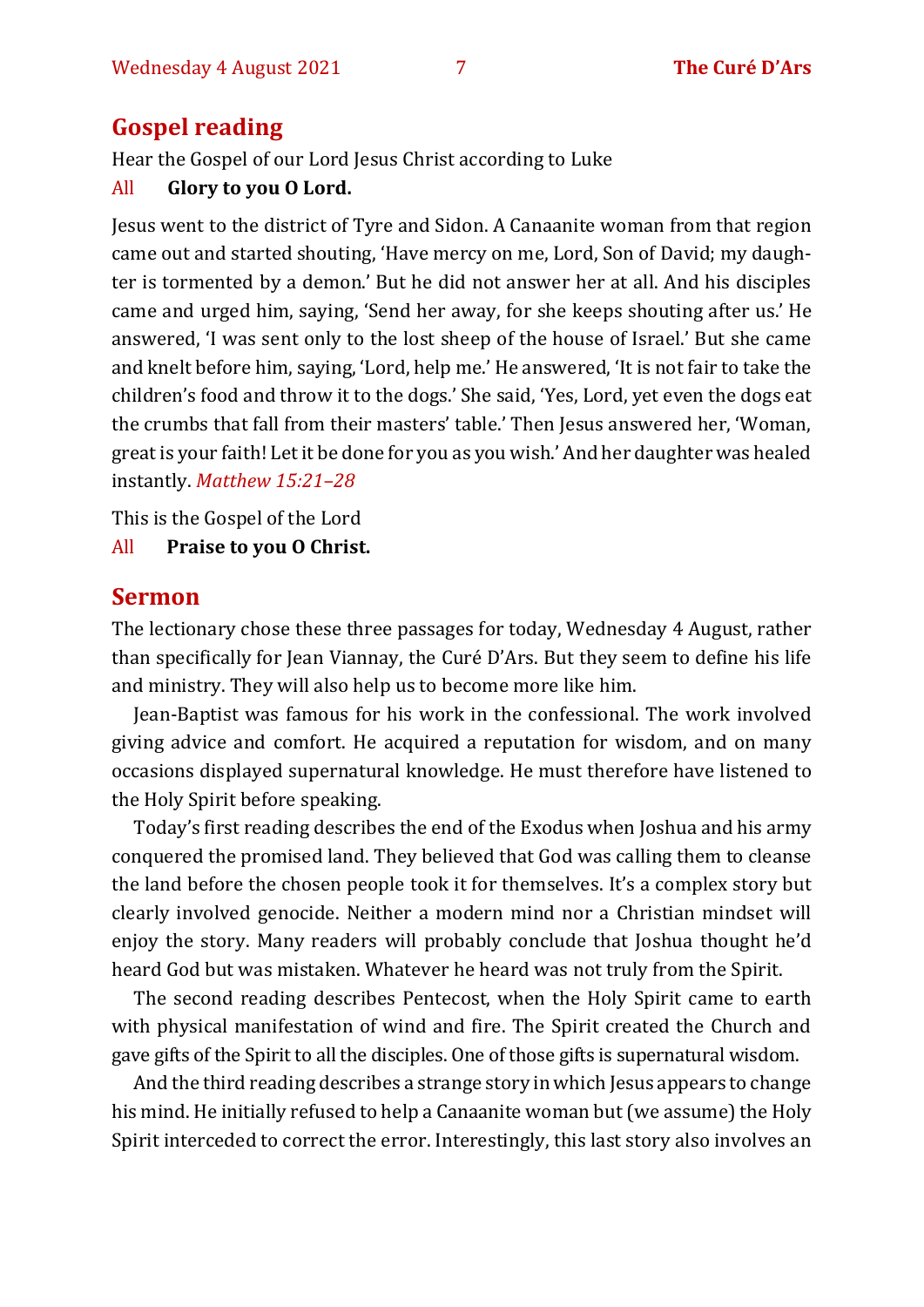ethnic dimension: Jesus refused to help the woman because she was not Jewish: helping her would have been taboo. Jesus changed his mind after listening to God.

The first story describes the horrors that occur when we don't correctly discern the will of God and the third describes someone changing their mind after listening to God. And the middle reading describes the mediator of spiritual truths and the giver of wisdom, God the Holy Spirit. All three stories, then, involve not just listening but discernment: mulling over that which has been 'heard' and agonising over its implications and asking repeatedly, 'is this from God or not'? After all, malign spirits can also speak to us.

These stories tell us many things. Firstly, they say that God wants the best for us and for others. Why else would God change Jesus' mind if the result was morally the same, before and after the U-turn? Rather, we seek God's wisdom because we want to please God. The result that pleases Him will both give Him honour and will yield the result that's best for us and for others.

Listening to God and then acting on it does not mean we're getting it right. The once-popular phrase, 'The road to hell is paved with good intentions' suggests as much. A person of faith must not merely ask God for guidance and then listen. Rather, we must ponder the responses to ensure they are genuinely from God.

Finally, these readings say it's alright to change our minds. If Jesus did a U-turn then so should we if we discern that until now we've misheard God. Perhaps it helps to remember that one aspect of the word 'repent' is 'change.' It's better to admit a fault and then be right than to look steadfast and remain in the wrong.

Today in the Church calendar we remember the Curé D'Ars, who was justly famous for his ability to hear and communicate God's will to everyone who came to him for advice. He was exercising a gift that's open to all of us, if we ask for it. God wants all of us to follow Him, know Him … and that requires holy listening.

#### **The Creed**

Do you believe and trust in God the Father, the source of all being and life, the one for whom we exist?

#### All **We believe and trust in him.**

Do you believe and trust in God the Son, who took our human nature, died for us and rose again?

All **We believe and trust in him.**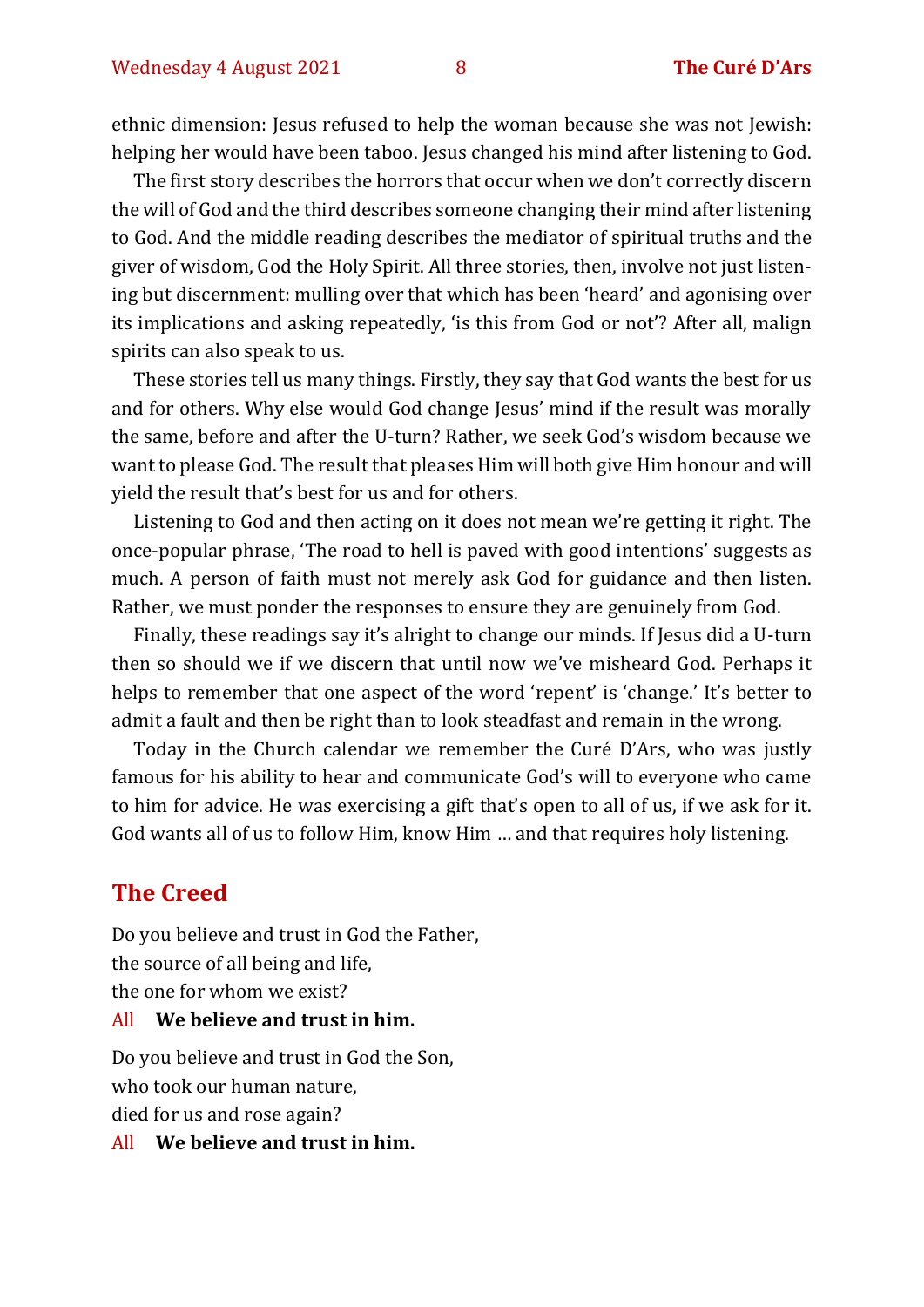Do you believe and trust in God the Holy Spirit, who gives life to the people of God and makes Christ known in the world?

### All **We believe and trust in him.**

This is the faith of the Church.

All **This is our faith. We believe and trust in one God, Father, Son and Holy Spirit. Amen.**

# **Prayers of intercession**

We pray for God to fill us with his Spirit.

Generous God,

we thank you for the *power* of your Holy Spirit. We ask that we may be strengthened to serve you better. Lord, come to bless us.

# All **and fill us with your Spirit.**

We thank you for the *wisdom* of your Holy Spirit. We ask you to make us wise to understand your will. Lord, come to bless us.

#### All **and fill us with your Spirit.**

We thank you for the *peace* of your Holy Spirit. We ask you to keep us confident of your love, wherever you call us. Lord, come to bless us.

#### All **and fill us with your Spirit.**

We thank you for the *healing* of your Holy Spirit. We ask you to bring reconciliation and wholeness where there is division, sickness and sorrow. Lord, come to bless us.

#### All **and fill us with your Spirit.**

We thank you for the *gifts* of your Holy Spirit. We ask you to equip us for the work which you have given us.

Lord, come to bless us.

#### All **and fill us with your Spirit.**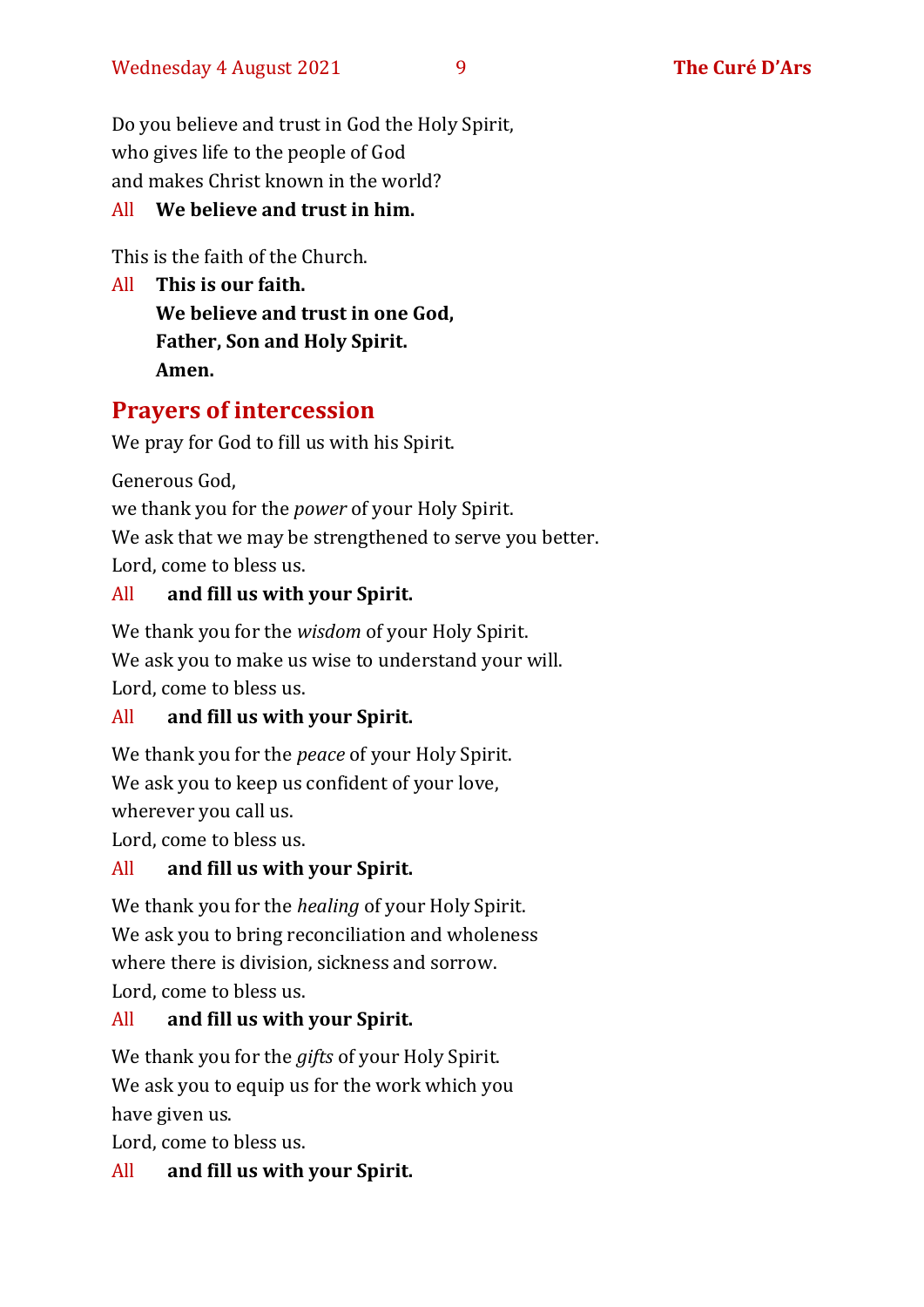We thank you for the *fruit* of your Holy Spirit. We ask you to reveal in our lives the love of Jesus. Lord, come to bless us.

#### All **and fill us with your Spirit.**

We thank you for the *breath* of your Holy Spirit,

given by the risen Lord.

We ask you to keep the whole Church,

living and departed,

in the joy of eternal life.

Lord, come to bless us.

#### All **and fill us with your Spirit.**

Generous God,

you sent your Holy Spirit upon your Messiah at the River Jordan, and upon the disciples in the upper room. In your mercy fill us with your Spirit.

All **hear our prayer, and make us one in heart and mind to serve you with joy for ever. Amen.**

Merciful Father,

All **accept these prayers for the sake of your Son, our Saviour Jesus Christ. Amen.**

# **The peace**

God has made us one in Christ.

He has set his seal upon us and, as a pledge of what is to come, has given the Spirit to dwell in our hearts.

The peace of the Lord be always with you,

All **And also with you.**

HYMN 3 **[O God of earth and altar](https://www.youtube.com/watch?v=4IskStYYi-M)** (please click on this link to hear the hymn)

The liturgy of the Communion Service appears below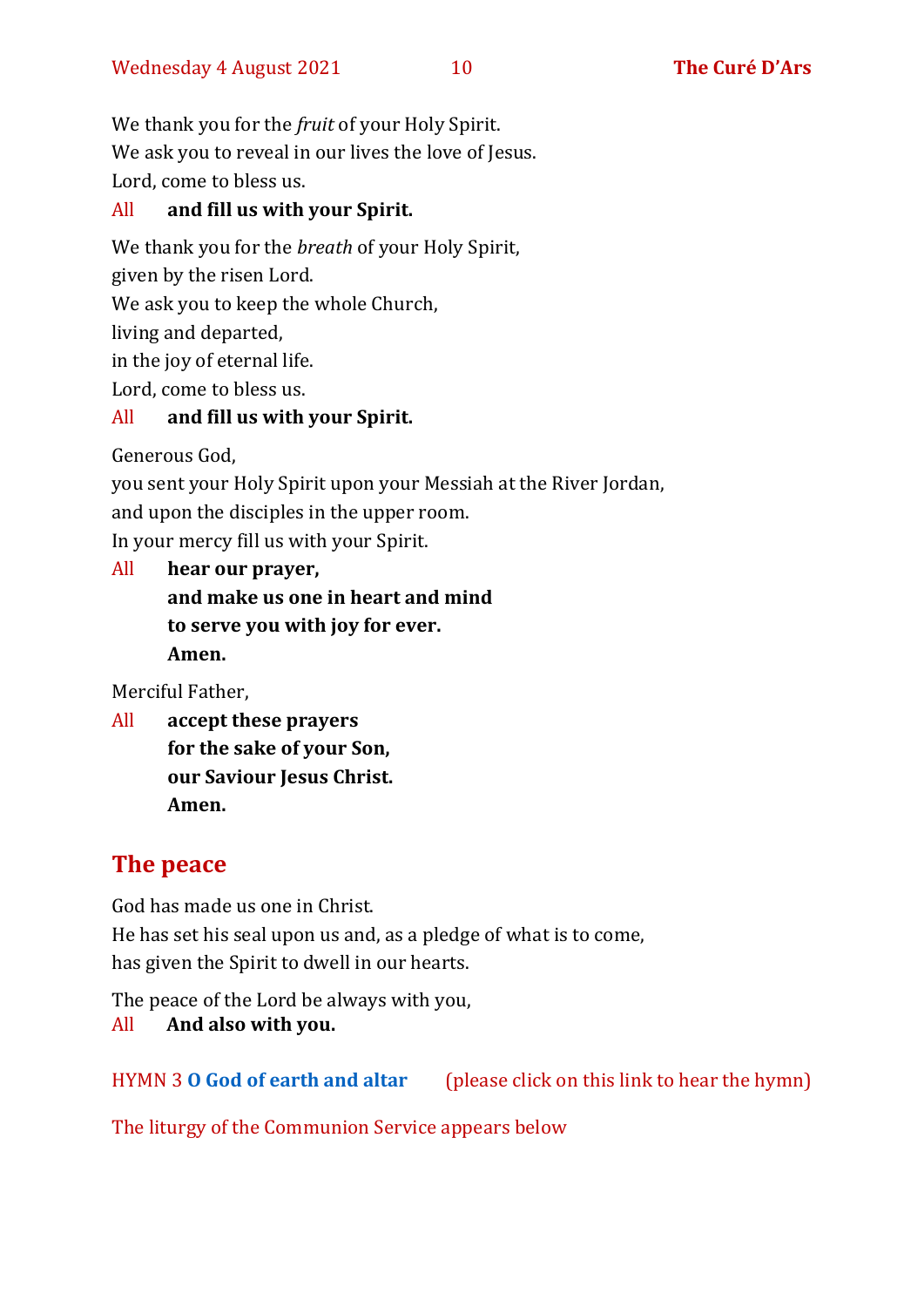# The Dismissal

The Spirit of truth lead you into all truth, give you grace to confess that Jesus Christ is Lord, and strengthen you to proclaim the word and works of God; and the blessing of God the Almighty: Father, Son, and Holy Spirit, be with you now and remain with you always.

#### All **Amen.**

HYMN 4 **[I, the Lord of sea and sky](https://www.youtube.com/watch?v=cGNYDcqdl8g)** (please click on this link to hear the hymn)

Go in peace to love and serve the Lord.

All **In the name of Christ. Amen.**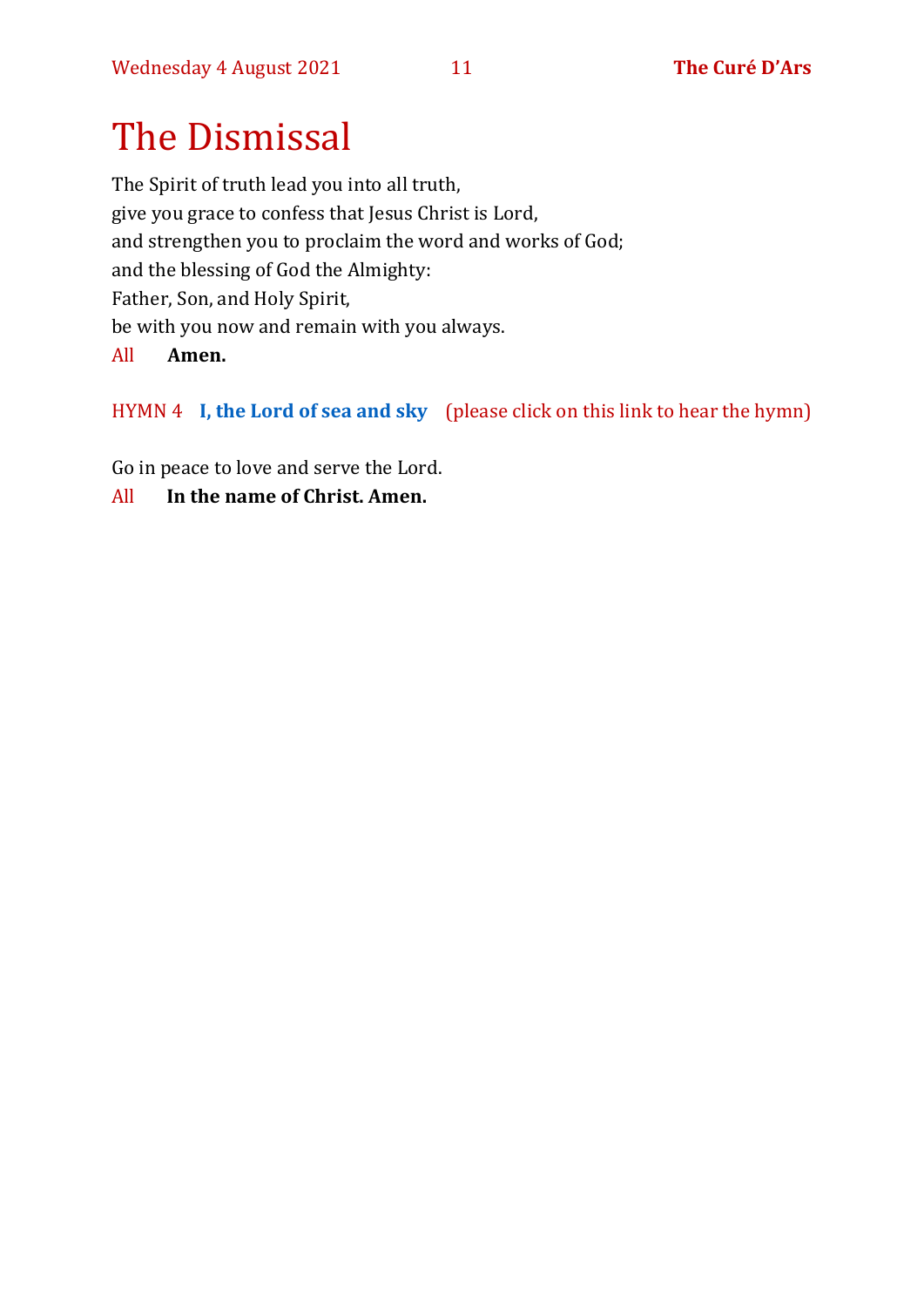# The Liturgy of the Sacrament

# Eucharistic Prayer (prayer E)

The Lord be with you

### All **and also with you.**

Lift up your hearts.

### All **We lift them to the Lord.**

Let us give thanks to the Lord our God.

## All **It is right to give thanks and praise.**

It is indeed right, our duty and our joy, always and everywhere to give you thanks, holy Father, almighty and eternal God, through Jesus Christ our Lord. For he is our great high priest who has entered once for all into the heavenly sanctuary, evermore to pour upon your Church the grace and comfort of your Holy Spirit. He is the one who has gone before us, who calls us to be united in prayer as were his disciples in the upper room while they awaited his promised gift, the life-giving Spirit of Pentecost. Therefore all creation yearns with eager longing as angels and archangels sing the endless hymn of praise:

All **Holy, holy, holy Lord, God of power and might, heaven and earth are full of your glory. Hosanna in the highest. Blessed is he who comes in the name of the Lord. Hosanna in the highest.**

We praise and bless you, loving Father, through Jesus Christ, our Lord; and as we obey his command, send your Holy Spirit, that broken bread and wine outpoured may be for us the body and blood of your dear Son.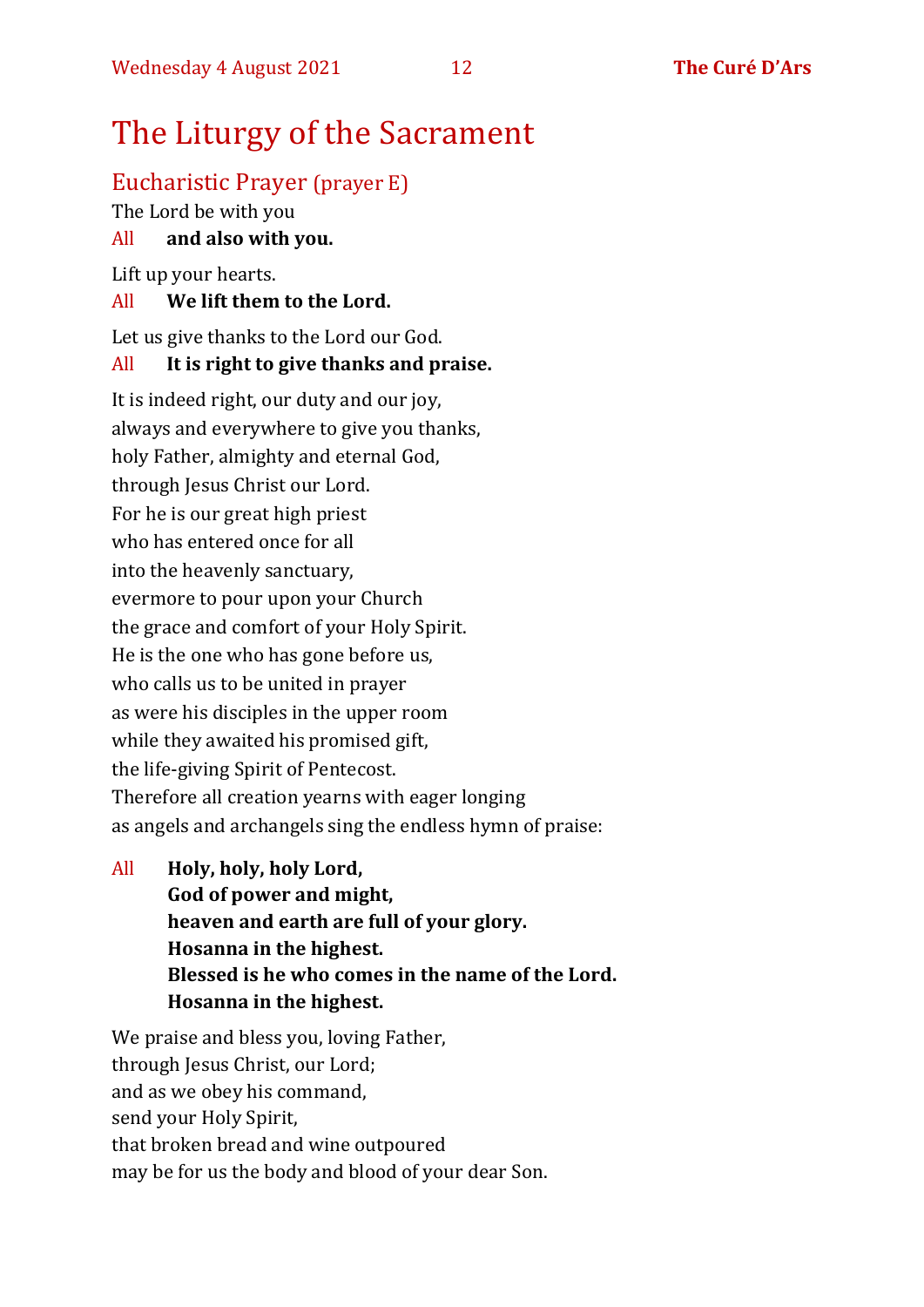On the night before he died he had supper with his friends and, taking bread, he praised you. He broke the bread, gave it to them and said: Take, eat; this is my body which is given for you; do this in remembrance of me.

When supper was ended he took the cup of wine. Again he praised you, gave it to them and said: Drink this, all of you; this is my blood of the new covenant, which is shed for you and for many for the forgiveness of sins. Do this, as often as you drink it, in remembrance of me.

So, Father, we remember all that Jesus did, in him we plead with confidence his sacrifice made once for all upon the cross.

Bringing before you the bread of life and cup of salvation, we proclaim his death and resurrection until he comes in glory.

Great is the mystery of faith:

All **Christ has died. Christ is risen. Christ will come again.**

Lord of all life, help us to work together for that day when your kingdom comes and justice and mercy will be seen in all the earth.

Look with favour on your people, gather us in your loving arms and bring us with Jean-Baptist and all the saints to feast at your table in heaven.

Through Christ, and with Christ, and in Christ, in the unity of the Holy Spirit, all honour and glory are yours, O loving Father, for ever and ever.

All **Amen.**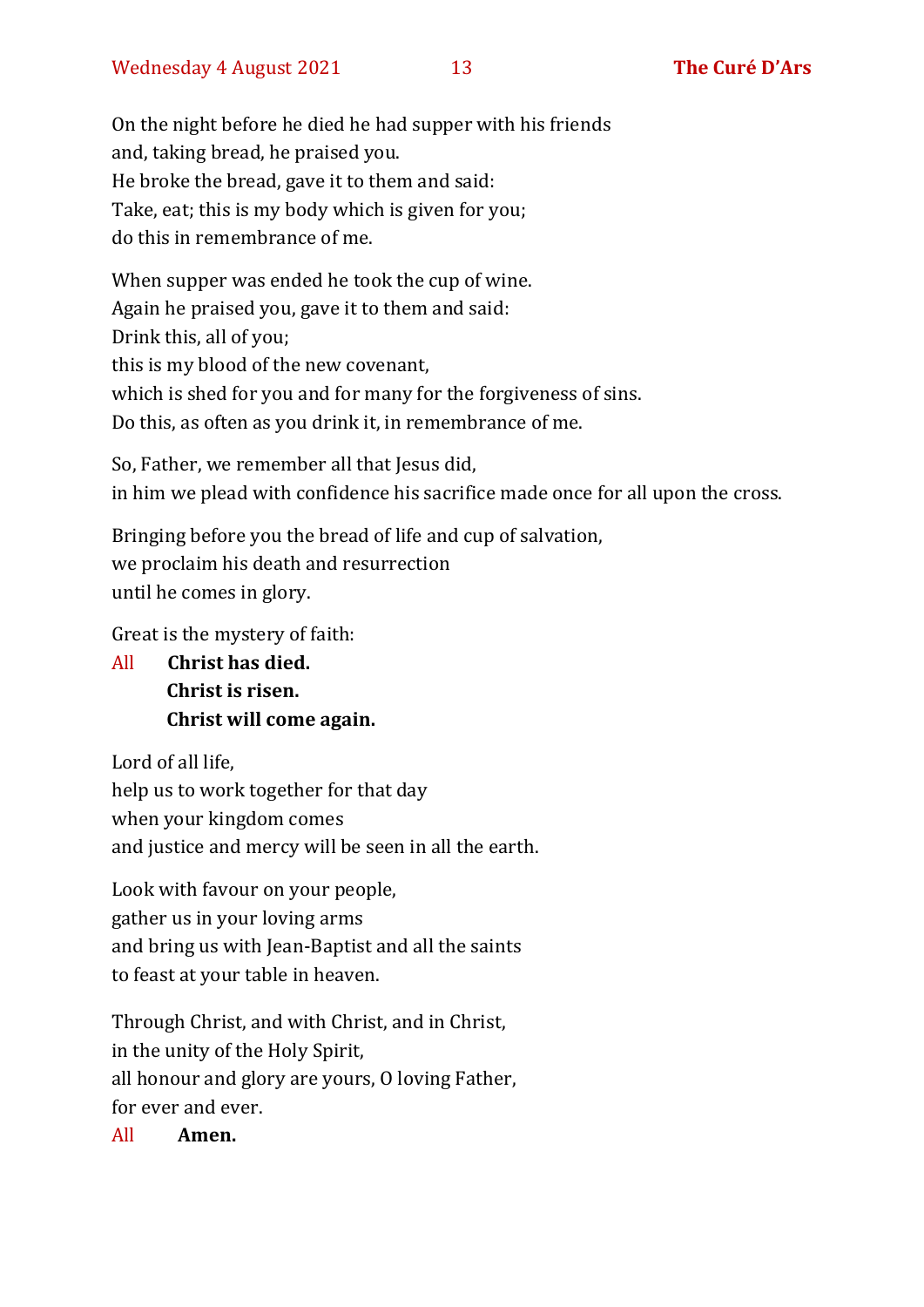### The Lord's Prayer

As our Saviour taught us, so we pray

All **Our Father in heaven, hallowed be your name, your kingdom come, your will be done, on earth as in heaven. Give us today our daily bread. Forgive us our sins as we forgive those who sin against us. Lead us not into temptation but deliver us from evil. For the kingdom, the power,** 

**and the glory are yours now and for ever. Amen.**

#### Breaking of the Bread

We break this bread to share in the body of Christ.

- All **Though we are many, we are one body, because we all share in one bread.**
- All **Lamb of God,**

**you take away the sin of the world, have mercy on us.**

**Lamb of God, you take away the sin of the world, have mercy on us.**

**Lamb of God, you take away the sin of the world, grant us peace.**

Draw near with faith. Receive the body of our Lord Jesus Christ which he gave for you, and his blood which he shed for you. Eat and drink in remembrance that he died for you, and feed on him in your hearts by faith with thanksgiving.